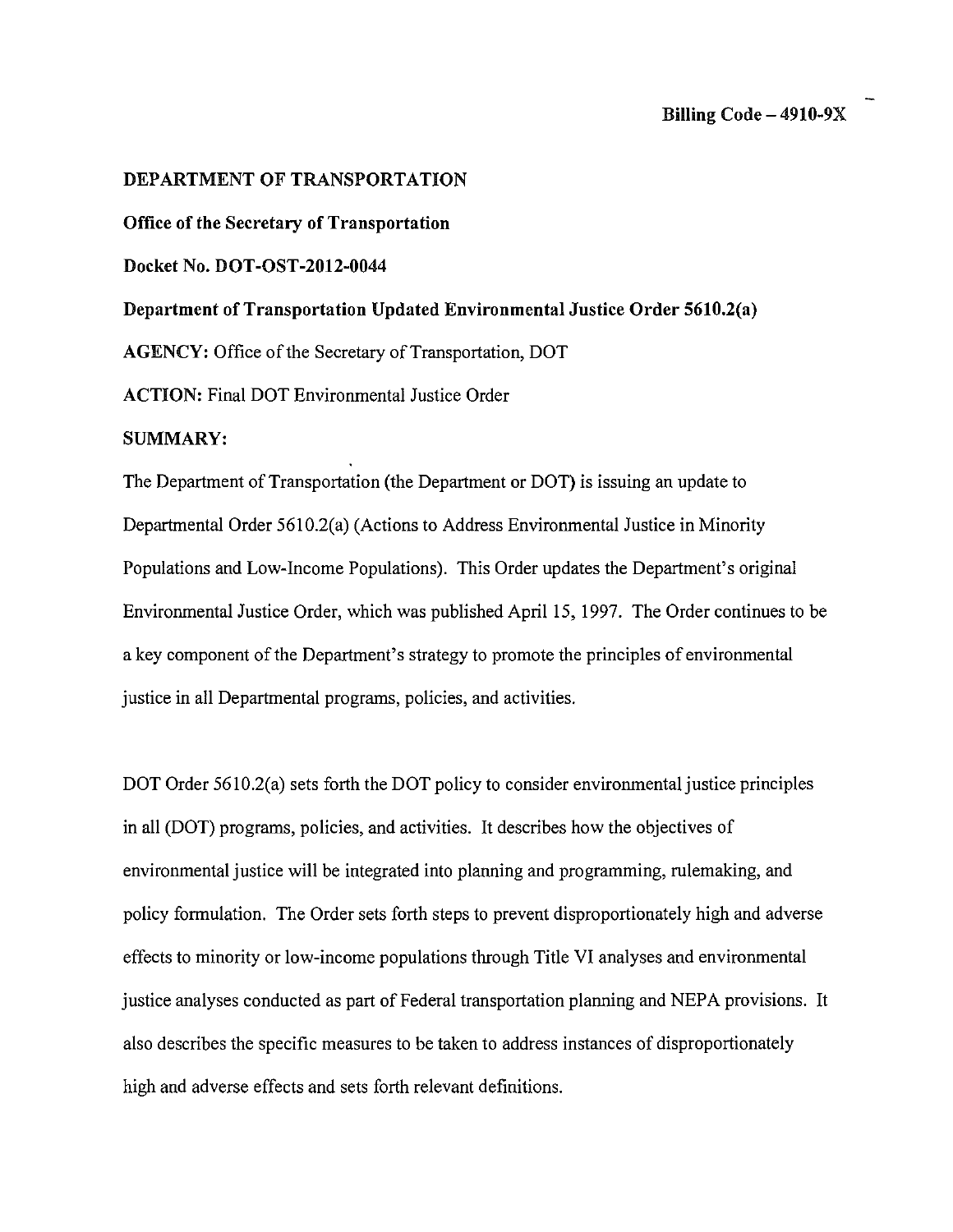This updated Order reaffirms DOT's commitment to environmental justice and clarifies certain aspects of the original Order, including the definitions of"minority" populations in compliance with the Office of Management and Budget's (0MB) Revisions to the Standards for the Classification of Federal Data on Race and Ethnicity of October 30, 1997. The revisions clarify the distinction between a Title VI analysis and an environmental justice analysis conducted as part of a NEPA review, and affirm the importance of considering environmental justice principles as part of early planning activities in order to avoid disproportionately high and adverse effects. The updated Order maintains the original Orders general framework and procedures and DOT's commitment to promoting the principles of environmental justice in all DOT programs, policies, and activities.

This Order is effective upon its date of issuance.

**FOR FURTHER INFORMATION CONTACT:** Beth Osborne, Deputy Assistant Secretary for Transportation Policy, telephone (202) 366-8979, or EJ@dot.gov, U.S. Department of Transportation, 1200 New Jersey Avenue, SE, Washington DC 20590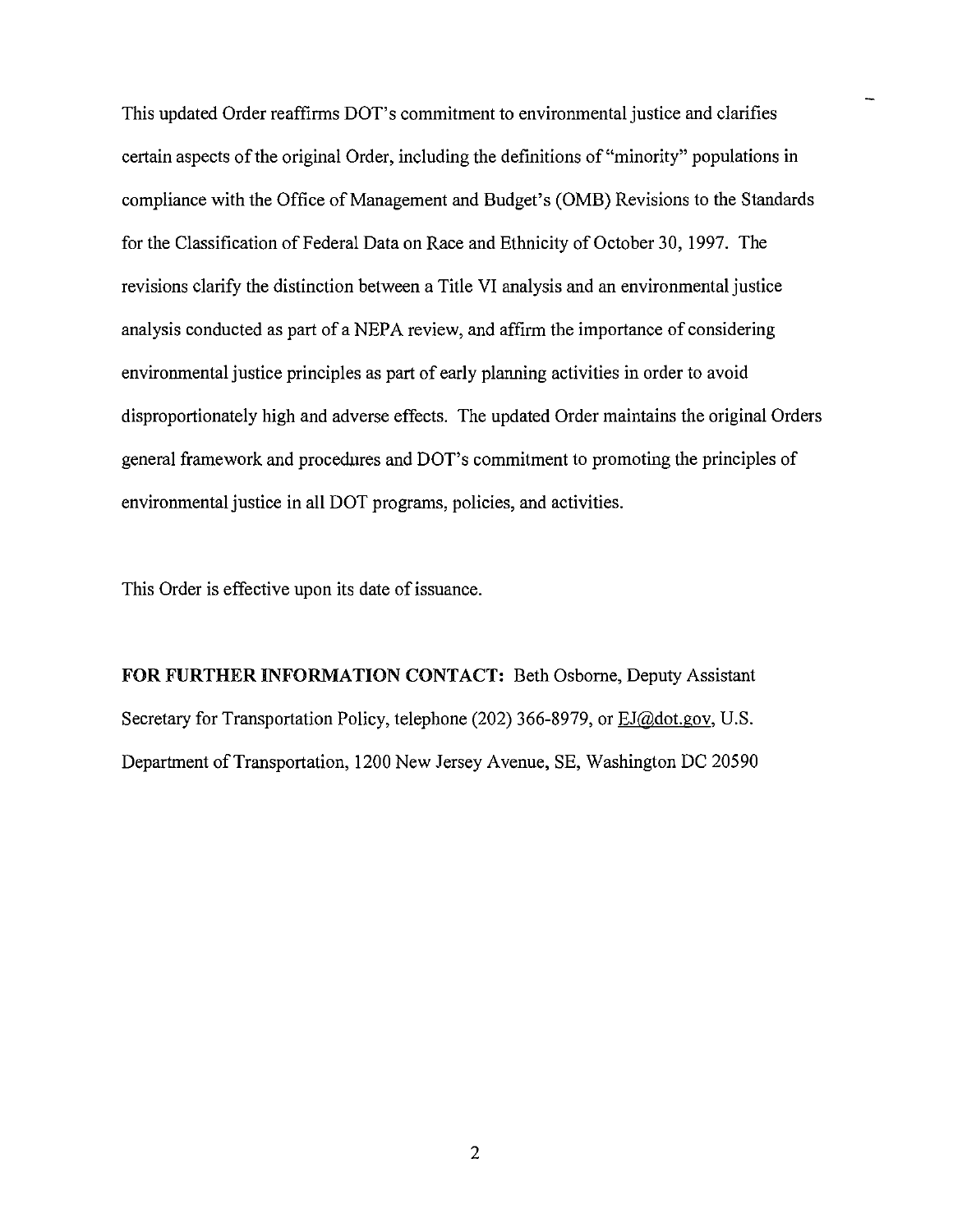**Subject: Department of Transportation Actions to Address Environmental Justice in Minority Populations and Low-Income Populations** 

#### **1. Purpose and Authority**

a. This Order updates and clarifies environmental justice procedures for the Department in response to the Memorandum of Understanding on Environmental Justice signed by heads of Federal agencies on August 4, 2011, DOT's revised environmental justice strategy issued on March 2, 2012, and Executive Order 12898, Federal Actions to Address Environmental Justice in Minority Populations and Low-Income Populations, dated February 11, 1994.

The Department's original Environmental Justice Order, issued April 15, 1997, was a key component of the Department's original strategy and established procedures to be used by DOT to comply with Executive Order 12898. This revised Order continues to be a key component of DOT's environmental justice strategy. It updates and clarifies certain aspects of the original Order while maintaining its general framework and procedures and DOT's commitment to promoting the principles of environmental justice in all DOT programs, policies, and activities. Relevant definitions are in the Appendix.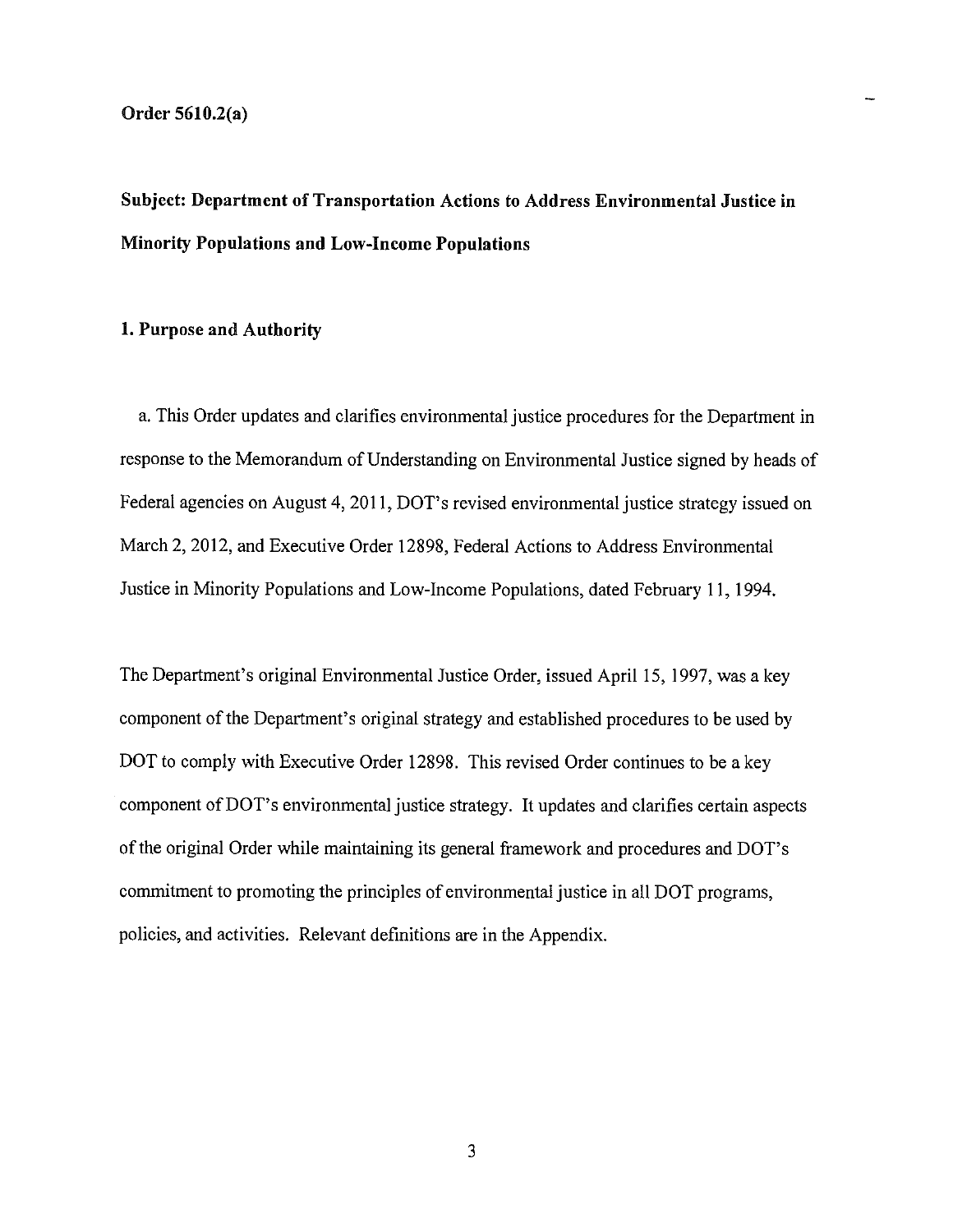b. Executive Order 12898 requires each Federal agency, to the greatest extent practicable and permitted by law, and consistent with the principles set forth in the report on the National Performance Review, to achieve environmental justice as part of its mission by identifying and addressing, as appropriate, disproportionately high and adverse human health or environmental effects, including interrelated social and economic effects, of its programs, policies, and activities on minority populations and low-income populations in the United States. Compliance with this DOT Order is a key element in the environmental justice strategy adopted by DOT to implement the Executive Order, and can be achieved within the framework of existing laws, regulations, and guidance.

c. Consistent with paragraph 6-609 of Executive Order 12898, this Order is limited to improving the internal management of DOT and is not intended to, nor does it, create any rights, benefits, or trust responsibility, substantive or procedural, enforceable at law or equity, by a party against the Department, its Operating Administrations, its officers, or any person. Nor should this Order be construed to create any right to judicial review involving the compliance or noncompliance with this Order by the Department, its Operating Administrations, its officers or any other person.

#### **2.Scope**

This Order applies to the Office of the Secretary, DOT's Operating Administrations, and all other DOT components.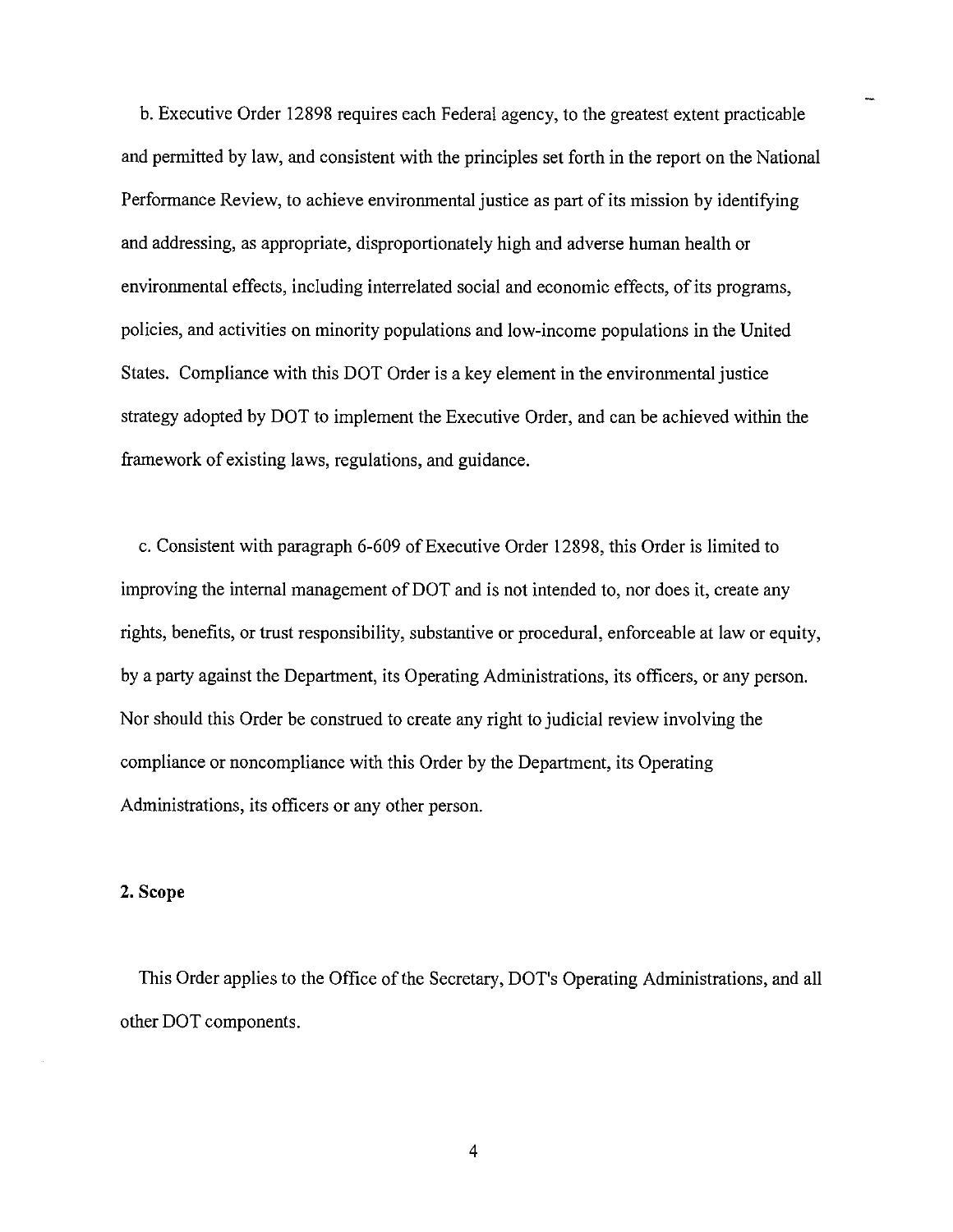#### **3. Effective Date**

This Order is effective upon its date of issuance.

#### **4. Policy**

a. It is the policy of DOT to promote the principles of environmental justice (as embodied in the Executive Order) through the incorporation of those principles in all DOT programs, policies, and activities. This will be done by fully considering environmental justice principles throughout planning and decision-making processes in the development of programs, policies, and activities, using the principles of the National Environmental Policy Act of 1969 (NEPA), Title VI of the Civil Rights Act of 1964 (Title VI), the Uniform Relocation Assistance and Real Property Acquisition Policies Act of 1970, as amended, (URA), the Safe, Accountable, Flexible, Efficient Transportation Equity Act: A Legacy for Users (Public Law 109-59; SAFETEA-LU) and other DOT statutes, regulations and guidance that address or affect infrastructure planning and decision-making; social, economic, or environmental matters; public health; and public involvement.

b. In complying with this Order, DOT will rely upon existing authority to collect data and conduct research associated with environmental justice concerns. To the extent permitted by existing law, and whenever practical and appropriate to assure that disproportionately high and adverse effects on minority or low income populations are identified and addressed, DOT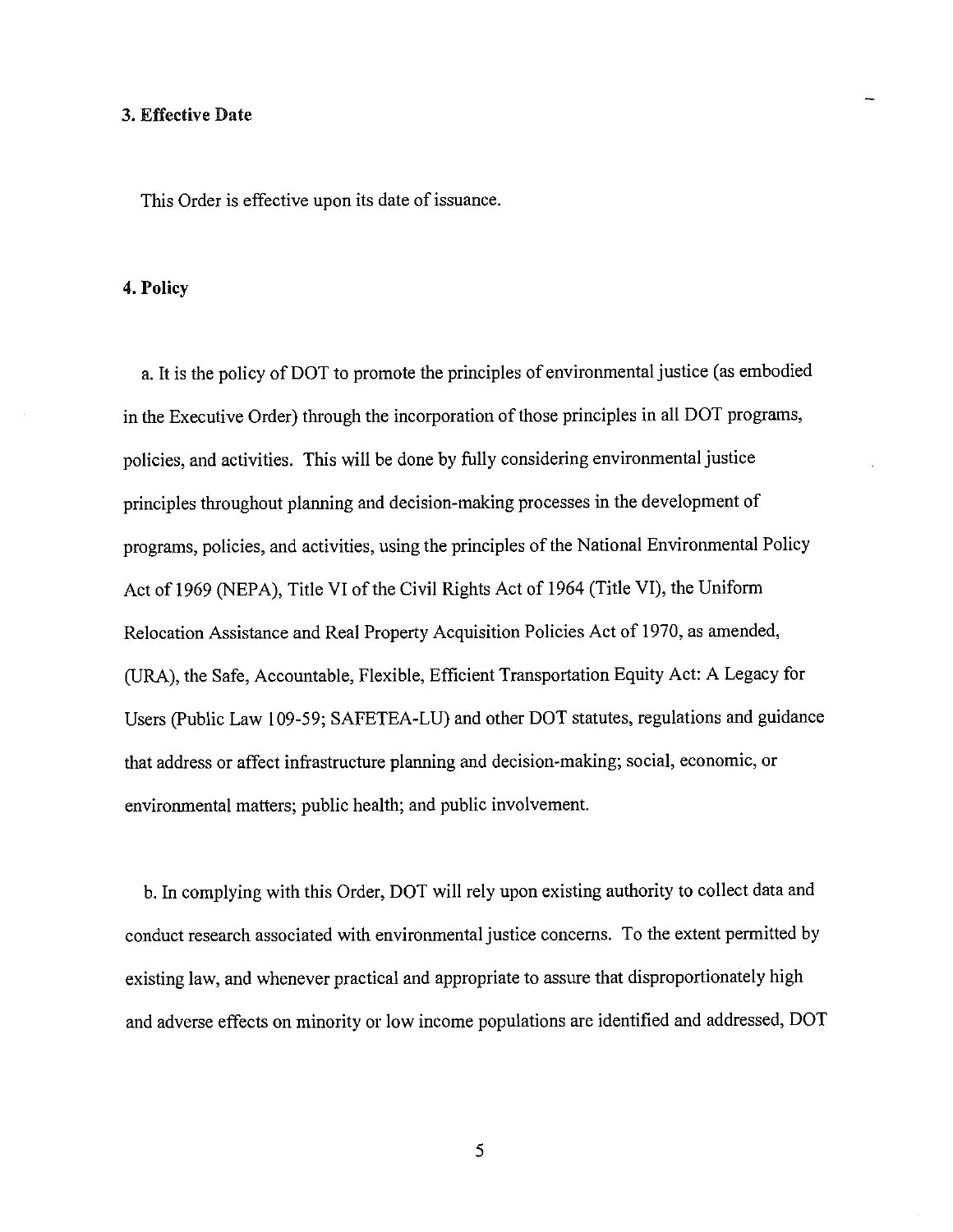shall collect, maintain, and analyze information on the race, color, national origin, and income level of persons adversely affected by DOT programs, policies, and activities, and use such information in complying with this Order.

# **5. Integration with Existing Operations**

a. The Office of the Secretary and each Operating Administration shall determine the most effective and efficient way of integrating the processes and objectives of this Order with their existing regulations and guidance.

b. In undertaking the integration with existing operations described in paragraph Sa, DOT shall observe the following principles:

(1) Environmental justice principles apply to planning and programming activities, and early planning activities are a critical means to avoid disproportionately high and adverse effects in future programs, policies, and activities. Planning and programming activities for policies, programs, and activities that have the potential to have a disproportionately high and adverse effect on human health or the environment shall include explicit consideration of the effects on minority populations and low-income populations. Procedures shall be established or expanded, as necessary, to provide meaningful opportunities for public involvement by members of minority populations and low-income populations during the planning and development of programs, policies, and activities (including the identification of potential effects, alternatives, and mitigation measures).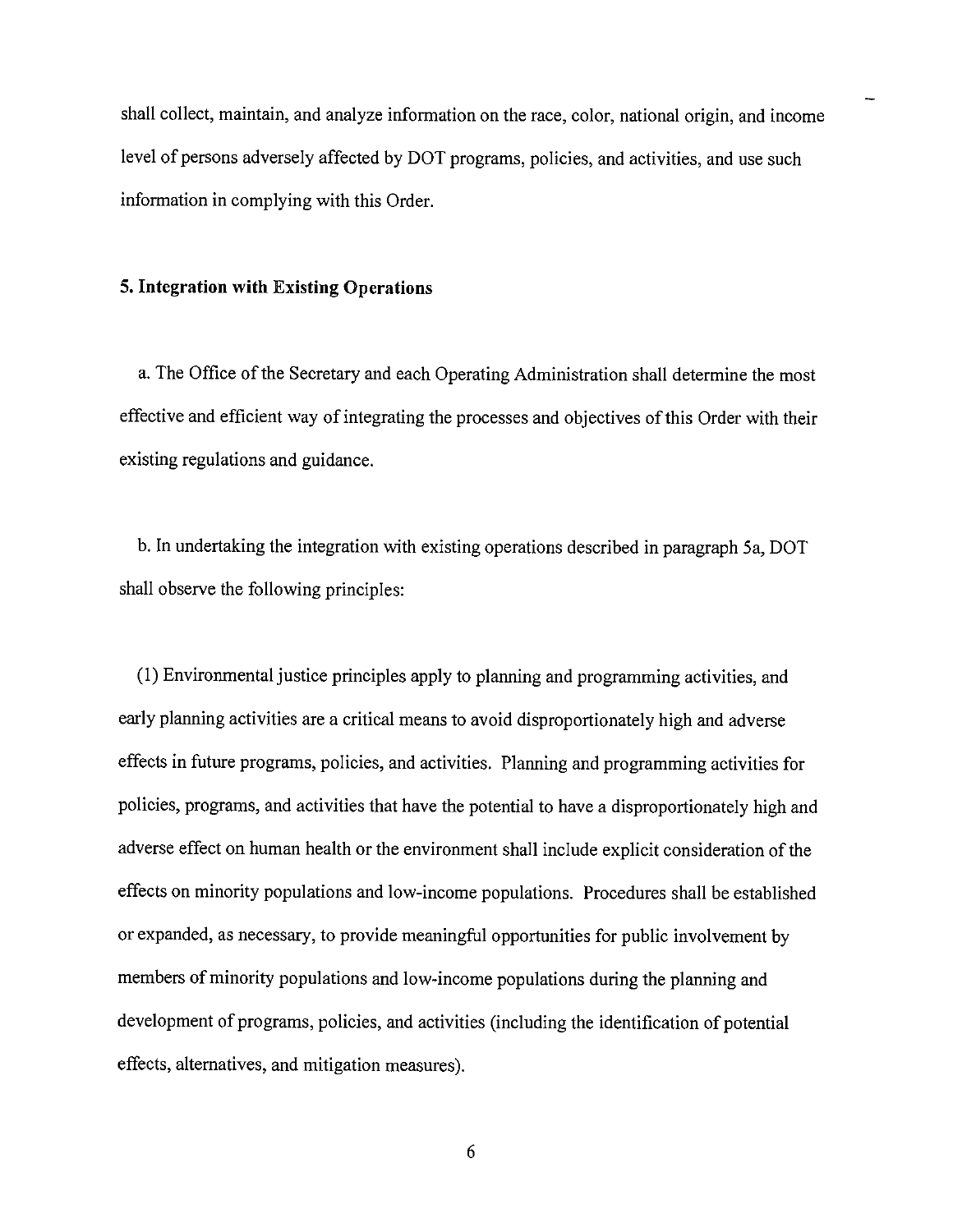(2) Steps shall be taken to provide the public, including members of minority populations and low-income populations, access to public information concerning the human health or environmental impacts of programs, policies, and activities, including information that will address the concerns of minority and low-income populations regarding the health and environmental impacts of the proposed action.

c. Future rulemaking activities undertaken pursuant to DOT Order 2100.5 (which governs all DOT rulemaking), and the development of any future guidance or procedures for DOT programs, policies, or activities that affect human health or the environment, shall address compliance with Executive Order 12898 and this Order, as appropriate.

d. The formulation of future DOT policy statements and proposals for legislation that may affect human health or the environment will include consideration of the provisions of Executive Order 12898 and this Order.

# **6. Ongoing DOT Responsibility**

Compliance with Executive Order 12898 is an ongoing DOT responsibility. DOT will continuously monitor its programs, policies, and activities to ensure that disproportionately high and adverse effects on minority populations and low-income populations are avoided, minimized or mitigated in a manner consistent with this Order and Executive Order 12898. This Order does not alter existing assignments or delegations of authority to the Operating Administrations or other DOT components.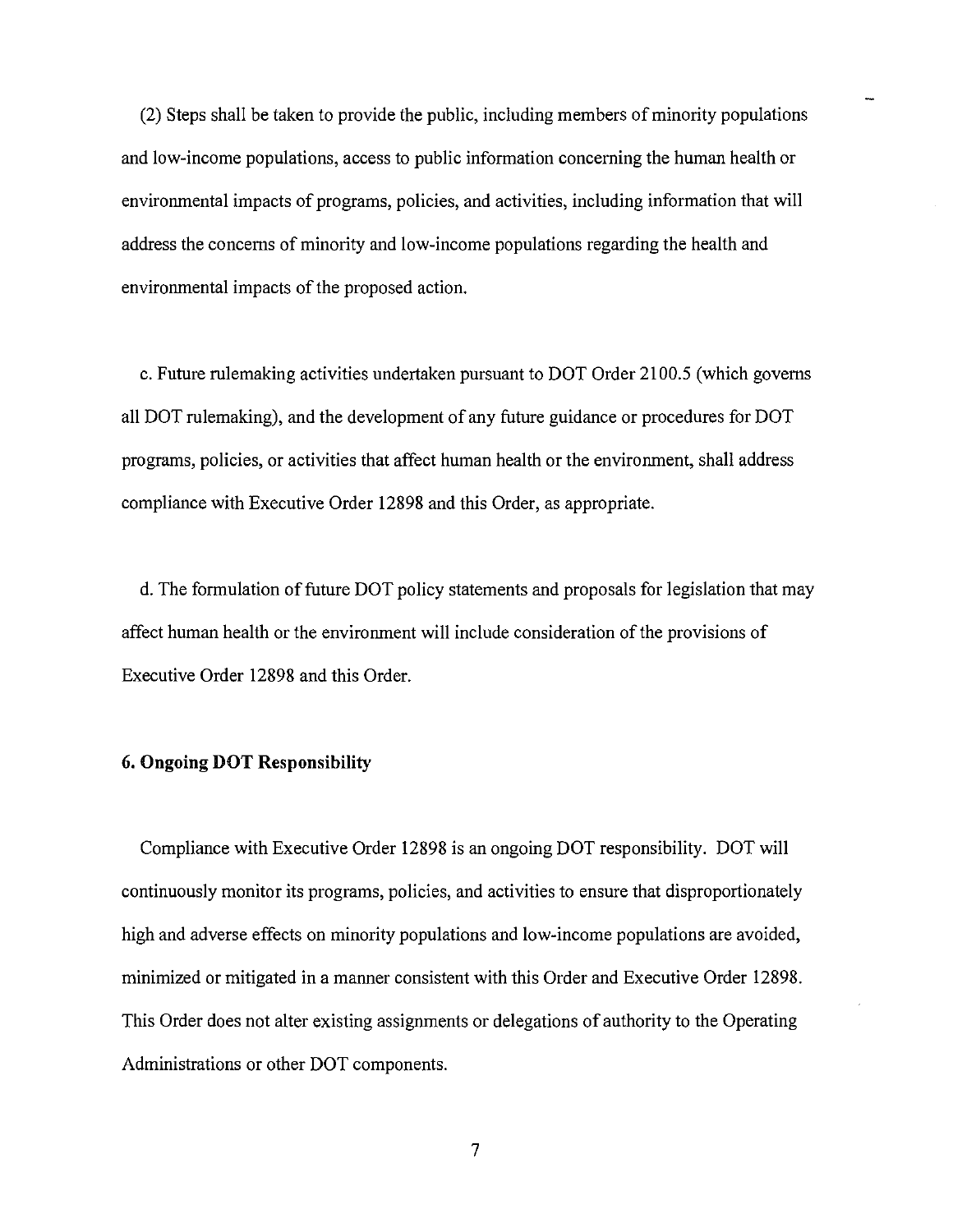# **7. Preventing Disproportionately High and Adverse Effects**

a. Under Title VI, each Federal agency is required to ensure that no person, on the ground of race, color, or national origin, is excluded from participation in, denied the benefits of, or subjected to discrimination under any program or activity receiving Federal financial assistance. This statute affects every program area in DOT. Consequently, DOT managers and staff must administer their programs in a manner to assure that no person is excluded from participating in, denied the benefits of, or subjected to discrimination by any program or activity of DOT because of race, color, or national origin. While Title VI is a key tool for agencies to use to achieve environmental justice goals, it is important to recognize that Title VI imposes statutory and regulatory requirements that are broader in scope than environmental justice. There may be some overlap between environmental justice and Title VI analyses; however, engaging in environmental justice analysis under Federal transportation planning and NEPA provisions will not necessarily satisfy Title VI requirements. Similarly, a Title VI analysis would not necessarily satisfy environmental justice requirements, since Title VI does not include low-income populations. Moreover, Title VI applies to all Federally-funded projects and activities, not solely those which may have adverse human health or environmental effects on communities.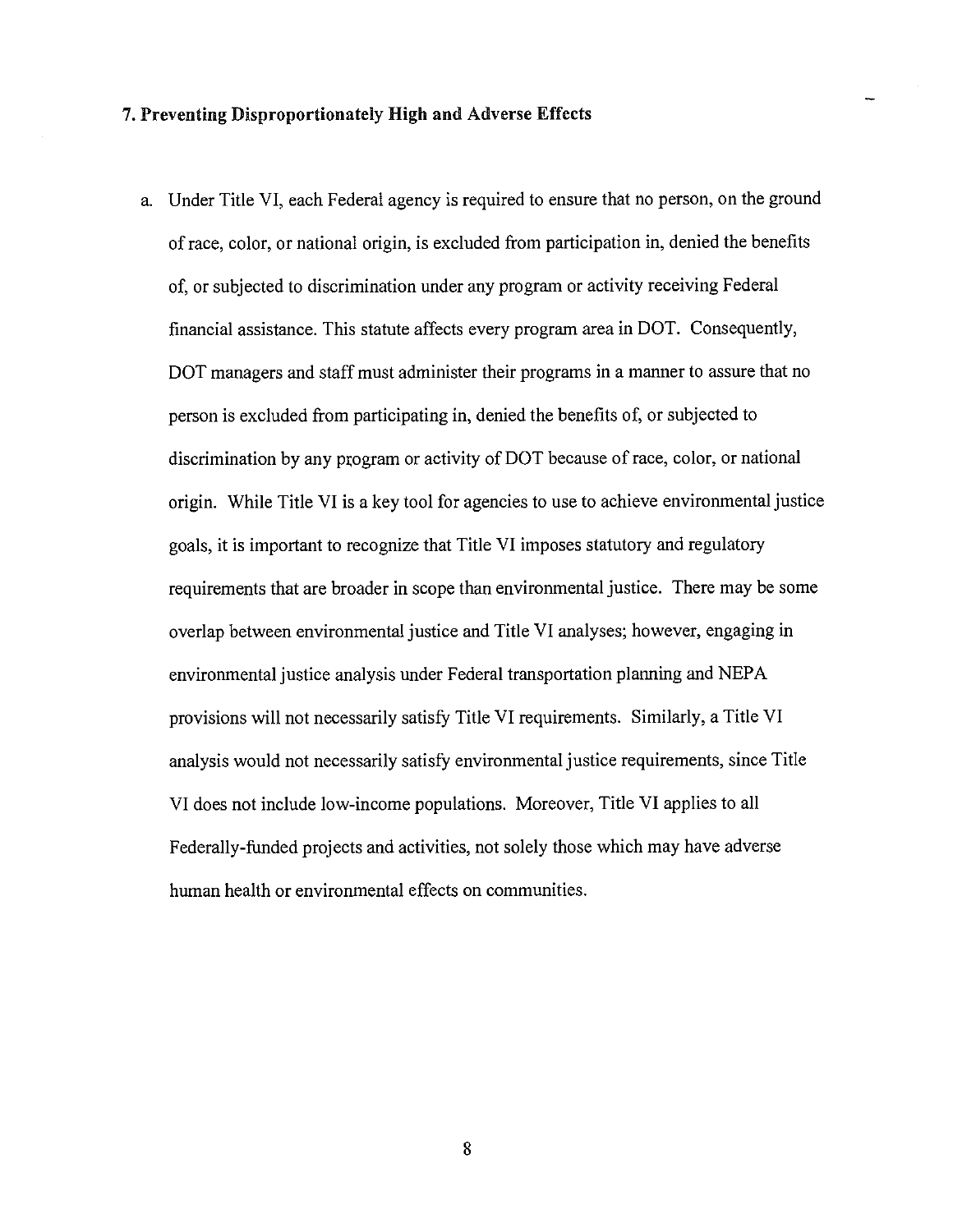b. It is DOT's policy to actively administer and monitor its operations and decision-making to assure that nondiscrimination and the prevention of disproportionately high and adverse effects are an integral part of its programs, policies, and activities. DOT currently administers policies, programs, and activities which are subject to the requirements of NEPA, Title VI, URA, SAFETEA-LU and other statutes that involve human health or environmental matters, or interrelated social and economic impacts. These requirements will be administered so as to identify, early in the development of the program, policy or activity, the risk of discrimination and disproportionately high and adverse effects so that positive corrective action can be taken. In implementing these requirements, the following information should be obtained where relevant, appropriate and practical:

--Population served and/or affected by race, color or national origin, and income level;

--Proposed steps to guard against disproportionately high and adverse effects on persons on the basis of race, color, or national origin, and income level;

--Present and proposed membership by race, color, or national origin, in any planning or advisory body that is part of the program, policy or activity.

c. Statutes governing DOT operations will be administered so as to identify and avoid discrimination and avoid disproportionately high and adverse effects on minority populations and low-income populations by: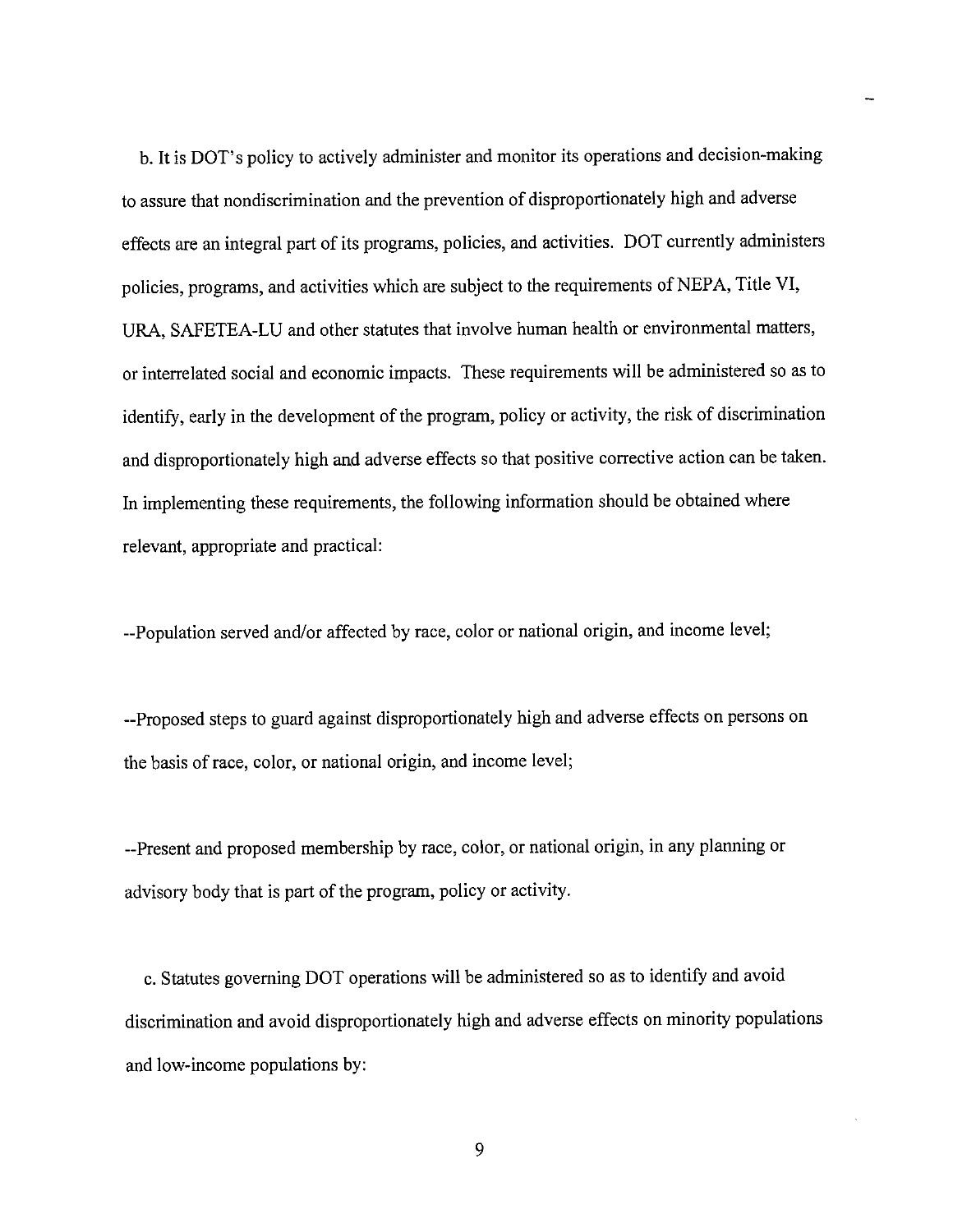(!) identifying and evaluating environmental, public health, and interrelated social and economic effects of DOT programs, policies, and activities,

(2) proposing measures to avoid, minimize and/or mitigate disproportionately high and adverse environmental and public health effects and interrelated social and economic effects, and providing offsetting benefits and opportunities to enhance communities, neighborhoods, and individuals affected by DOT programs, policies, and activities, where permitted by law and consistent with the Executive Order,

(3) considering alternatives to proposed programs, policies, and activities, where such alternatives would result in avoiding and/or minimizing disproportionately high and adverse human health or environmental impacts, consistent with the Executive Order, and

(4) eliciting public involvement opportunities and considering the results thereof, including soliciting input from affected minority and low-income populations in considering alternatives.

### **8. Actions to Address Disproportionately High and Adverse Effects**

a. Following the guidance set forth in this Order and its Appendix, the head of each Operating Administration and the responsible officials for other DOT components shall determine whether programs, policies, or activities for which they are responsible will have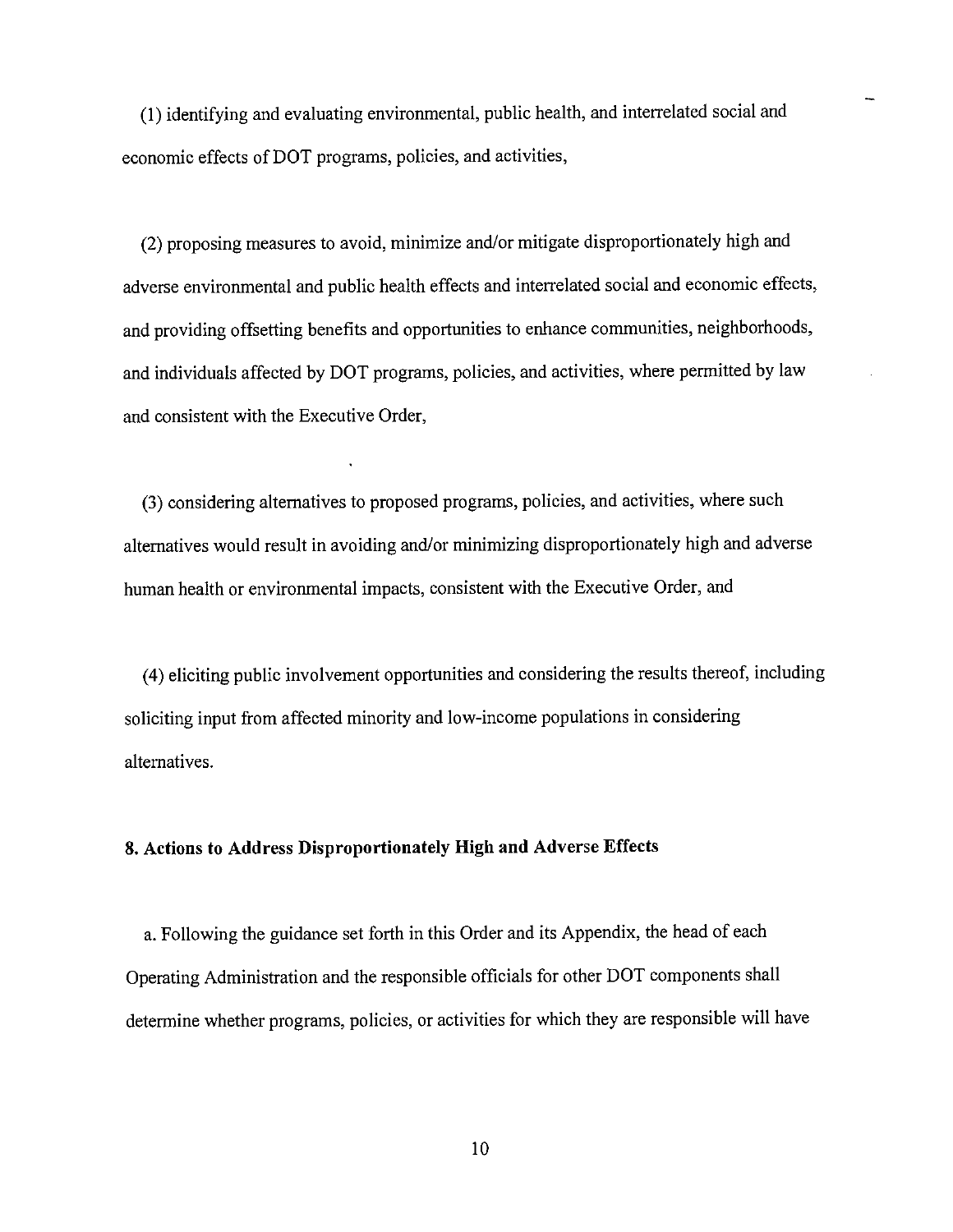an adverse human health or environmental effect on minority and low-income populations and whether that adverse effect will be disproportionately high.

b. In making determinations regarding disproportionately high and adverse effects on minority and low-income populations, mitigation and enhancements measures that will be implemented and all offsetting benefits to the affected minority and low-income populations may be taken into account, as well as the design, comparative impacts, and the relevant number of similar existing system elements in non-minority and non-low-income areas.

c. The Operating Administrators and other responsible DOT officials will ensure that any of their respective programs, policies or activities that will have a disproportionately high and adverse effect on minority populations or low-income populations will only be carried out if further mitigation measures or alternatives that would avoid or reduce the disproportionately high and adverse effect are not practicable. In determining whether a mitigation measure or an alternative is "practicable," the social, economic (including costs) and environmental effects of avoiding or mitigating the adverse effects will be taken into account.

d. The Operating Administrations and other responsible DOT officials will also ensure that any of their respective programs, policies, or activities that will have a disproportionately high and adverse effect on populations protected by Title VI ("protected populations") will only be carried if:

II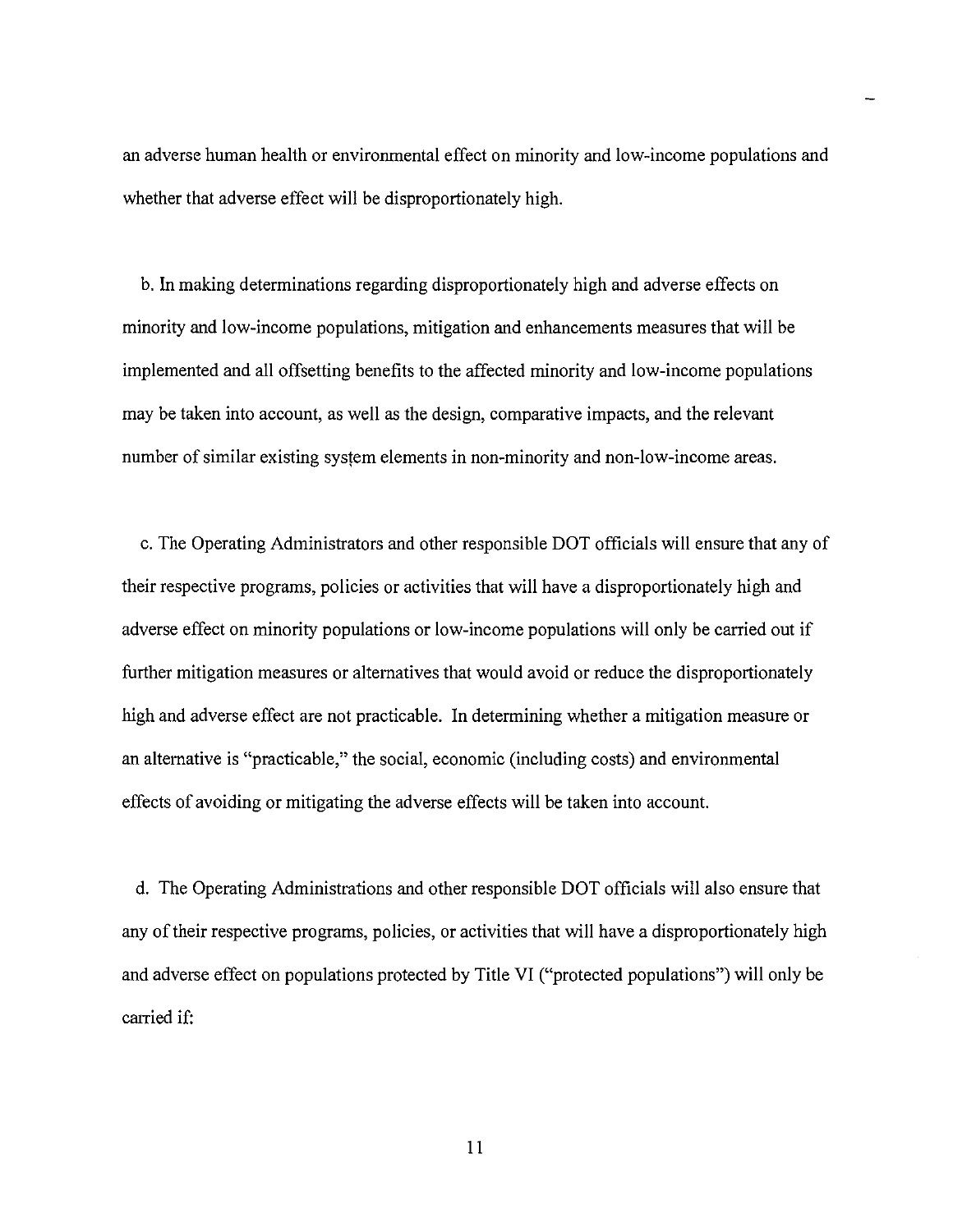(I) a substantial need for the program, policy, or activity exists, based on the overall public interest; and

(2) alternatives that would have less adverse effects on protected populations (and that still satisfy the need identified in subparagraph  $d(1)$  above), either

(a) would have other adverse social, economic, environmental or human health impacts that are severe; or

(b) Would involve increased costs of extraordinary magnitude.

e. DOT's responsibilities under Title VI and related statutes and regulations are not limited by this paragraph, nor does this paragraph limit or preclude claims by individuals or groups of people with respect to any DOT programs, policies, or activities under these authorities. Nothing in this Order adds to or reduces existing Title VI due process mechanisms.

f. The findings, determinations, and/or demonstration made in accordance with this section must be appropriately documented, normally in the environmental impact statement or other NEPA document prepared for the program, policy, or activity, or in other appropriate planning or program documentation.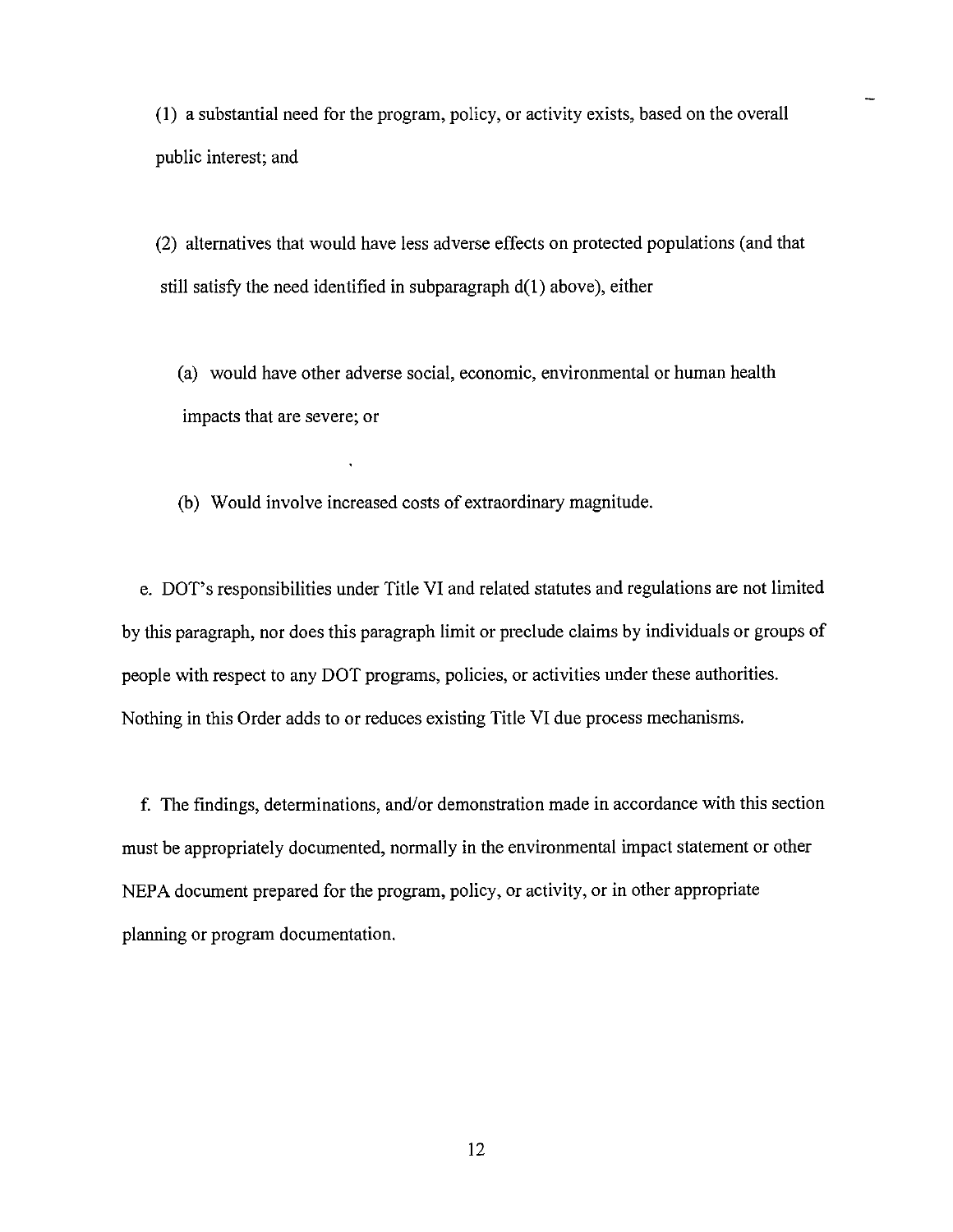# **Appendix**

# 1. Definitions

The following terms where used in this Order shall have the following meanings:

a. DOT means the Office of the Secretary, DOT Operating Administrations, and all other DOT components.

b. Low-Income means a person whose median household income is at or below the Department of Health and Human Services poverty guidelines.

c. Minority means a person who is:

(1) Black: a person having origins in any of the black racial groups of Africa;

(2) Hispanic or Latino: a person of Mexican, Puerto Rican, Cuban, Central or South American, or other Spanish culture or origin, regardless of race;

(3) Asian American: a person having origins in any of the original peoples of the Far East, Southeast Asia, or the Indian subcontinent;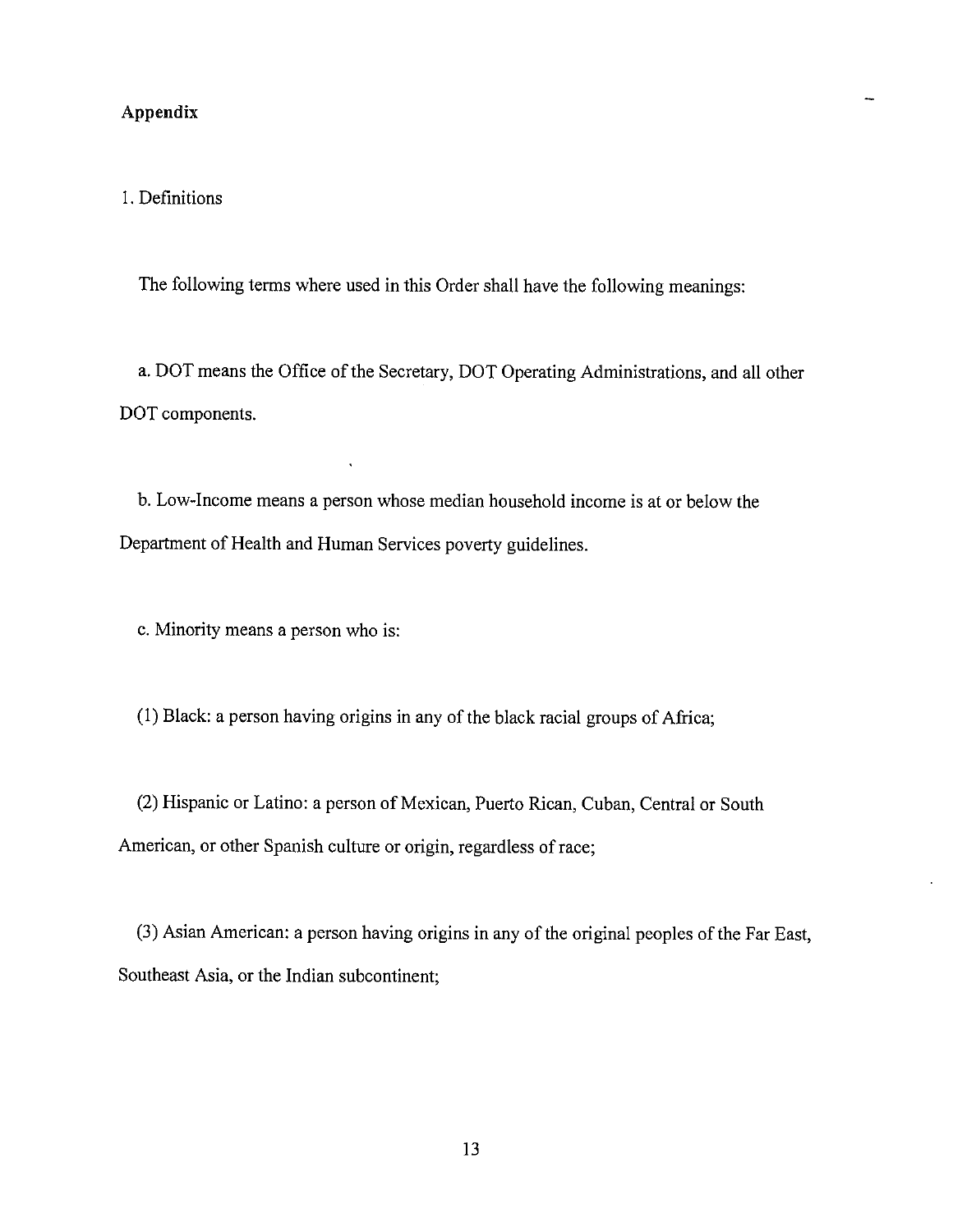( 4) American Indian and Alaskan Native: a person having origins in any of the original people of North America, South America (including Central America), and who maintains cultural identification through tribal affiliation or community recognition; or

(5) Native Hawaiian and Other Pacific Islander: people having origins in any of the original peoples of Hawaii, Guam, Samoa, or other Pacific Islands.

d. Low-Income Population means any readily identifiable group of low-income persons who live in geographic proximity, and, if circumstances warrant, geographically dispersed/transient persons (such as migrant workers or Native Americans) who will be similarly affected by a proposed DOT program, policy or activity.

e. Minority Population means any readily identifiable groups of minority persons who live in geographic proximity, and if circumstances warrant, geographically dispersed/transient persons (such as migrant workers or Native Americans) who will be similarly affected by a proposed DOT program, policy or activity.

f. Adverse effects means the totality of significant individual or cumulative human health or environmental effects, including interrelated social and economic effects, which may include, but are not limited to: bodily impairment, infirmity, illness or death; air, noise, and water pollution and soil contamination; destruction or disruption of man-made or natural resources;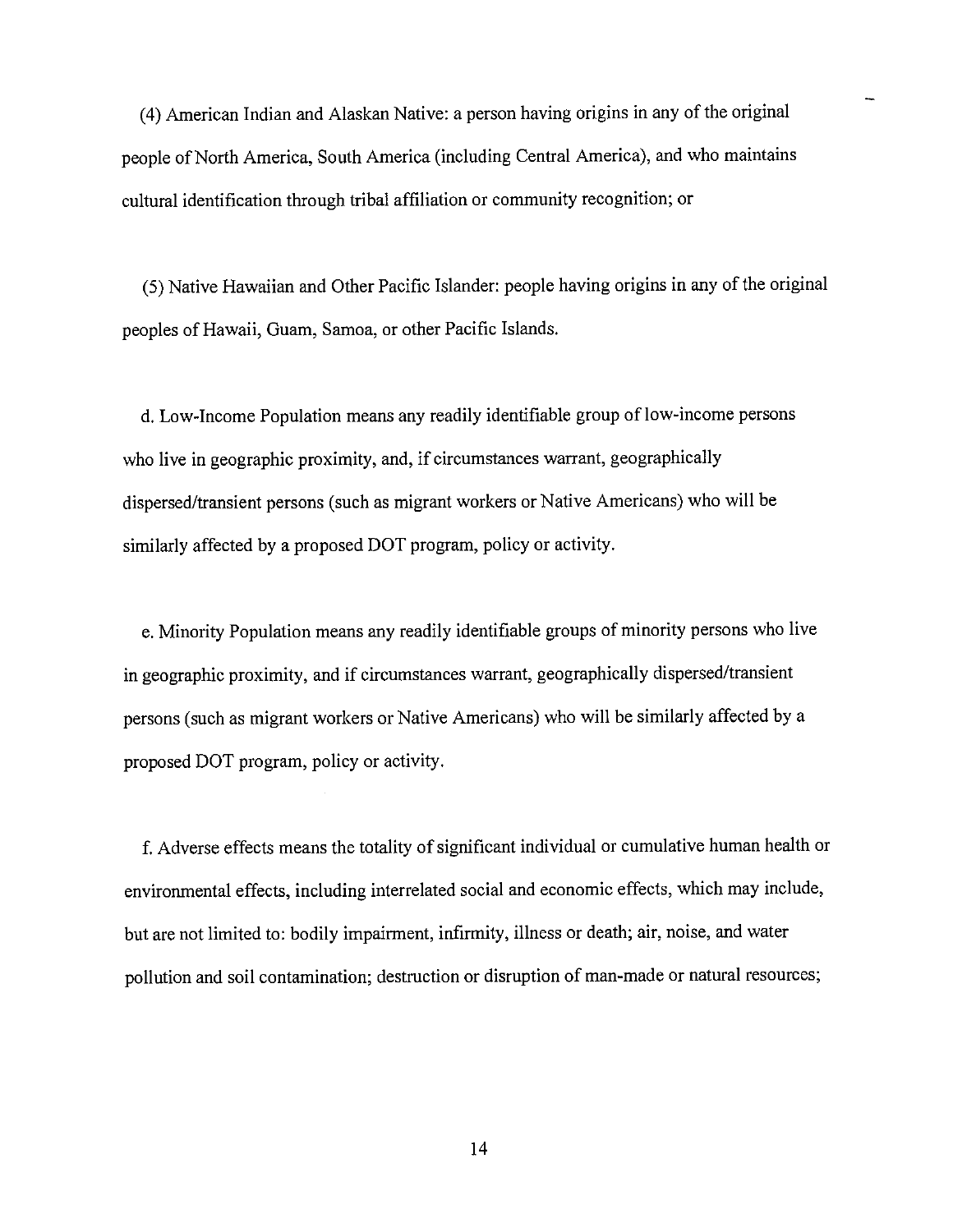destruction or diminution of aesthetic values; destruction or disruption of community cohesion or a community's economic vitality; destruction or disruption of the availability of public and private facilities and services; vibration; adverse employment effects; displacement of persons,

businesses, farms, or nonprofit organizations; increased traffic congestion, isolation, exclusion or separation of minority or low-income individuals within a given community or from the broader community; and the denial of, reduction in, or significant delay in the receipt of, benefits of DOT programs, policies, or activities.

g. Disproportionately high and adverse effect on minority and low-income populations means an adverse effect that:

(I) is predominately borne by a minority population and/or a low-income population, or

(2) will be suffered by the minority population and/or low-income population and is appreciably more severe or greater in magnitude than the adverse effect that will be suffered by the non-minority population and/or non-low-income population.

h. Programs, policies, and/or activities mean all projects, programs, policies, and activities that affect human health or the environment, and which are undertaken or approved by DOT. These include, but are not limited to, permits, licenses, and financial assistance provided by DOT. Interrelated projects within a system may be considered to be a single project, program, policy or activity for purposes of this Order.